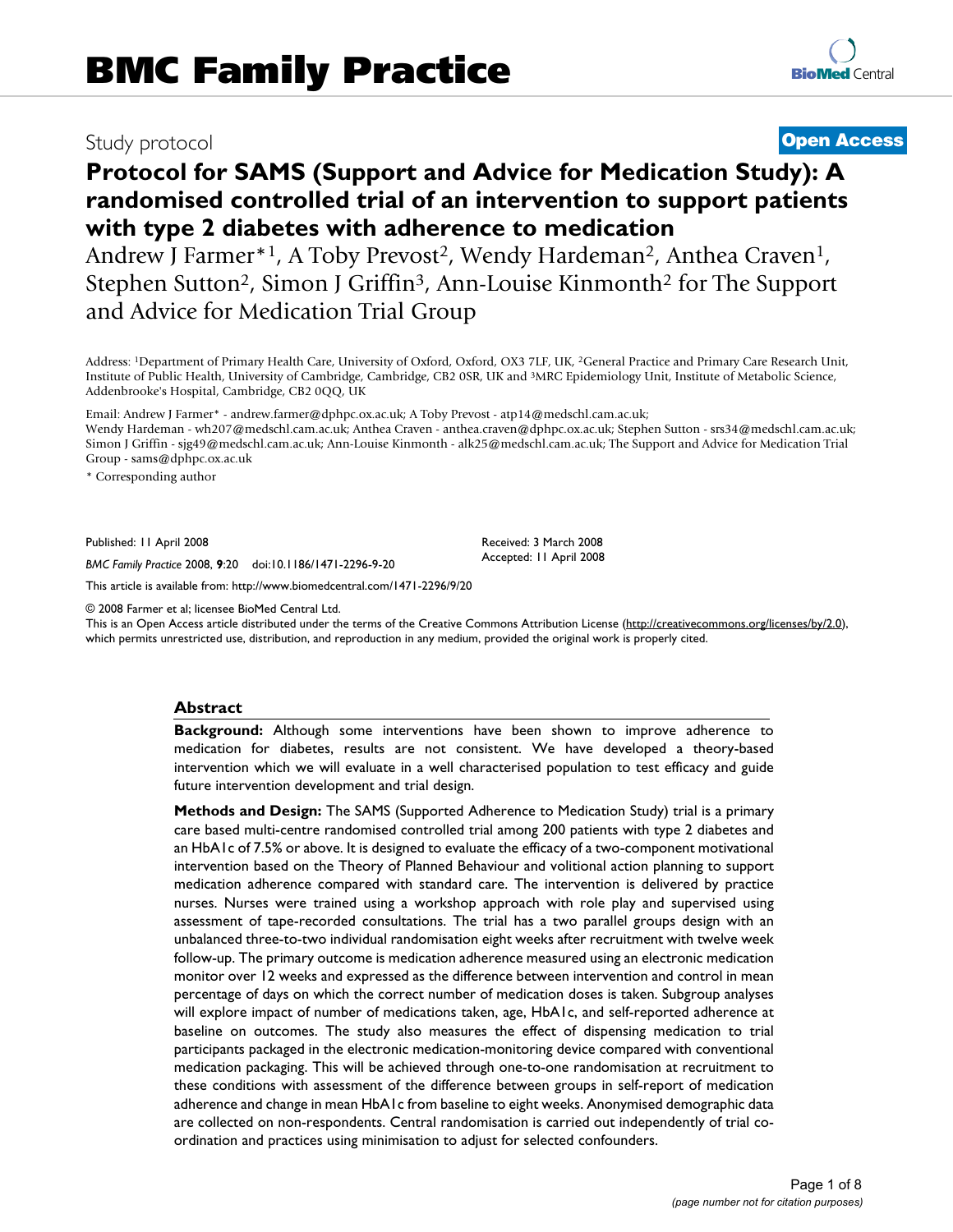**Discussion:** The SAMS intervention and trial design address weaknesses of previous research by recruitment from a well-characterised population, definition of a feasible theory based intervention to support medication taking and careful measurement to estimate and interpret efficacy. The results will inform practice and the design of a cost-effectiveness trial [ISRCTN30522359].

#### **Background**

Diabetes is a major public health problem. The number of people with diabetes is estimated to reach 330 million by 2030 [1]. There is a high clinical and economic burden from the disease [2]: people with diabetes have a two-tofour fold increased risk of cardiovascular disease compared to the general population and increased incidence of retinopathy, peripheral nerve damage and renal problems.

Evidence supports the use of multiple medications to control blood glucose and cardiovascular risk among patients with type 2 diabetes [3], and, this may lead to prescriptions of eight or more medications a day. Up to half of this medication may not be taken as prescribed [4,5], with adherence to medication falling as dosage frequency rises [6]. Failure to take medication has important consequences. It not only reduces efficacy of the treatment, but wastes healthcare resources in prescribed pills not taken, extra consultations, referrals, investigations and hospital admissions [7,8]. The availability of an effective intervention to support patients with type 2 diabetes in taking their medication regularly would make a major contribution to human health.

A variety of interventions to support adherence to medication have been tested for efficacy [9], and their clinical application assessed [10]. Although some interventions are effective in improving adherence, the results are inconsistent. These studies have used complex packages of care, targeting multiple self-care activities and therefore limiting identification of factors that lead to and might modify non-adherence. Approaches to supporting behaviour change are now informed by evidence about the psychological determinants of behaviour, and techniques to alter them, and there is potential to apply these techniques in the field of medication adherence [11,12].

Adherence to medication can be defined in many ways. Our definition is the extent to which medicines are taken regularly as prescribed. We argue that to understand the determinants of adherence better and optimise the impact of different intervention components upon them, we need to design interventions based on clear conceptual frameworks. We also need to test whether targeting determinants of medication adherence (e.g., patient's beliefs) results in greater levels of adherence [11,13].

People may not take their medication because of ambivalence about pros and cons of adherence (intentional lapse). Others, who intend to take their medications regularly, may still forget to do so (non-intentional lapse). Intentional and non-intentional lapses in adherence have been identified as two important elements contributing to overall non-adherence [14]. Drawing on psychological theory and evidence [15,16], we have developed approaches to address these two elements: to increase patients' motivation to take their tablets regularly by targeting underlying beliefs; and to help patients define specific action plans to facilitate the translation of intentions into action and habit formation. The two components can be defined as motivational – targeting the cognitive determinants of intention – and volitional – defining action plans to implement the target behaviour [15].

The motivational component of the intervention is based on the Theory of Planned Behaviour (TPB) [16]. This theory specifies beliefs which may be targeted to strengthen intention. In particular techniques include reinforcement of positive beliefs and problem solving approaches to negative beliefs. The theory's constructs account for 35 to 50% of variance in intention and 26 to 35% of variance in behaviour [17]. This illustrates a gap between intention and behaviour. The use of action planning, also called implementation intentions[15], is a promising approach to bridge this gap. A range of studies has demonstrated that explicit consideration of the circumstances under which a behaviour will be enacted (action plans), promotes clinically important change in specific health related behaviours including consumption of vitamin C tablets, attendance for cervical cytology screening and breast self-examination [18].

In clinical trials evaluating medication taking, adherence in the control group is often high. This may be because patients willing to participate in trials are likely to be adherent, because self-report measures may overestimate true adherence, or because more objective measurement focuses attention, on this target behaviour [7,10]. To interpret the effects of interventions better, future trials need to characterise the population from which participants have been recruited by collecting data about nonresponders, encouraging respondents who do not wish to take part in the trial to complete baseline questionnaires, and investigating the effect of measurement itself on adherence and clinical risk.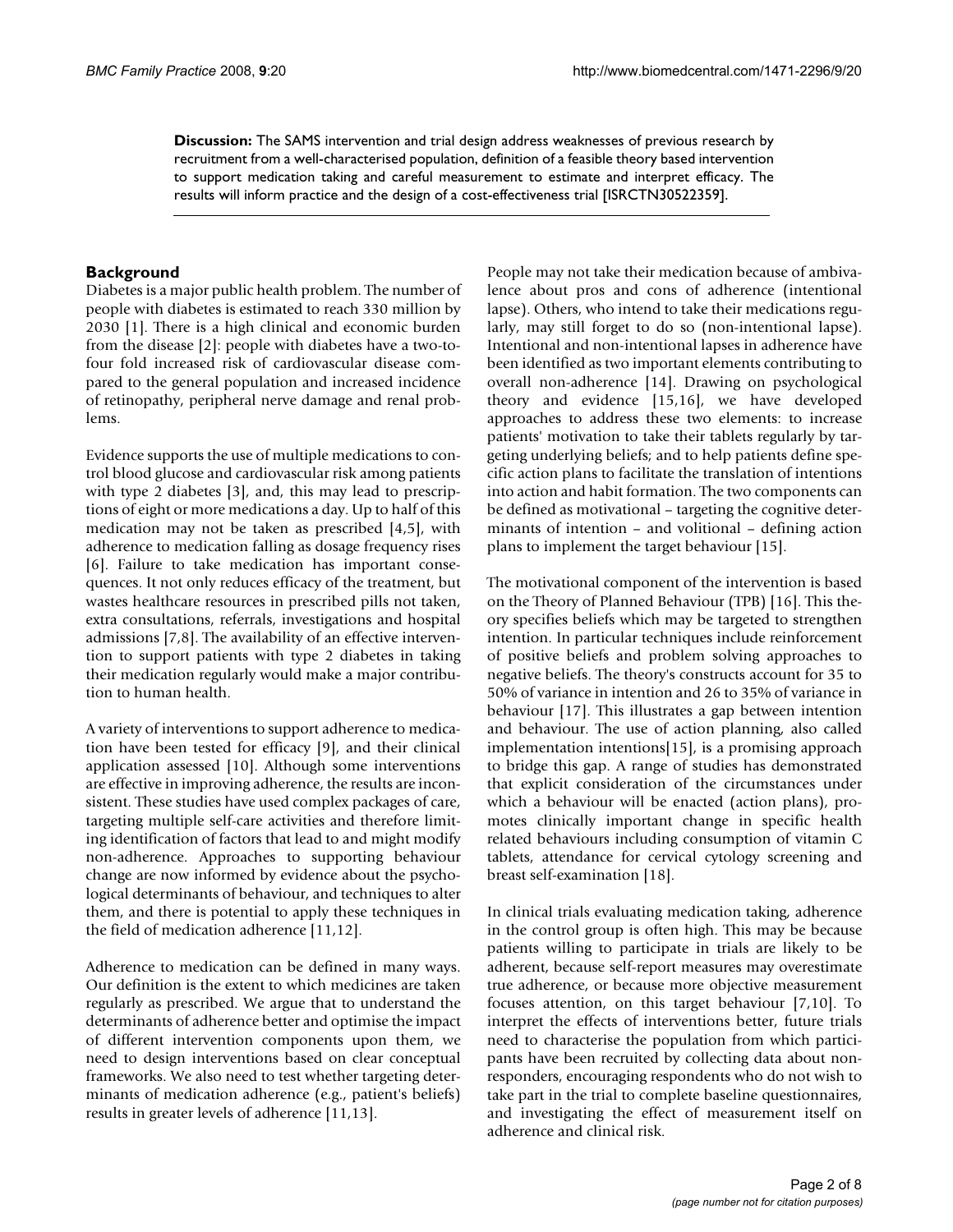In previous pilot work we have developed measures and interventions [19] using the approach defined by the Medical Research Council Framework for development of interventions for evaluation in randomised trials [20,21]. We therefore intend to estimate the efficacy of support for medication adherence on medication taking behaviour using motivational and action planning techniques; and estimate the effect of monitoring medication-taking itself on self-reported adherence and glycaemic control in a randomised trial. The trial addresses important limitations in the literature by recruitment from a well-characterised population, definition of a feasible intervention to support medication taking, and careful measurement to estimate and interpret efficacy.

## **Methods/Design**

#### *Trial design*

This parallel group trial has two sequential randomisations. The main randomisation takes place eight weeks after recruitment, is unbalanced and compares a two-component intervention addressing motivation and action planning with a control intervention in which patients only take part in data collection (Figure 1). Unbalanced randomisation is used to maximise experience with the intervention across a range of patients with follow up at twenty weeks. The measurement effect randomisation,

which takes place at the baseline recruitment visit, is balanced and assesses the effect of dispensing medication in a container that records opening compared with dispensing medication in standard packaging: with follow up at eight weeks.

#### *Ethical approval*

The London, multi-centre research ethics committee has reviewed and approved the protocol (06/MRE02/3).

#### *Setting*

Recruitment of patients is from general practices in Oxfordshire, Milton Keynes, Suffolk, Essex and Huntingdonshire.

#### *Patients*

Patients are eligible for inclusion in the trial if diagnosed aged 18 years or above with type 2 diabetes of at least three months duration, able to give informed consent, currently taking any oral glucose-lowering agent and with a HbA1c  $\geq$  7.5%. Those approached are deemed by their general practitioner able to complete a consent form, independent in medication taking, and appropriate for tight glycaemic control.



† TrackCap electronic medication-monitoring device

#### **Figure 1 Flow of participants through study.**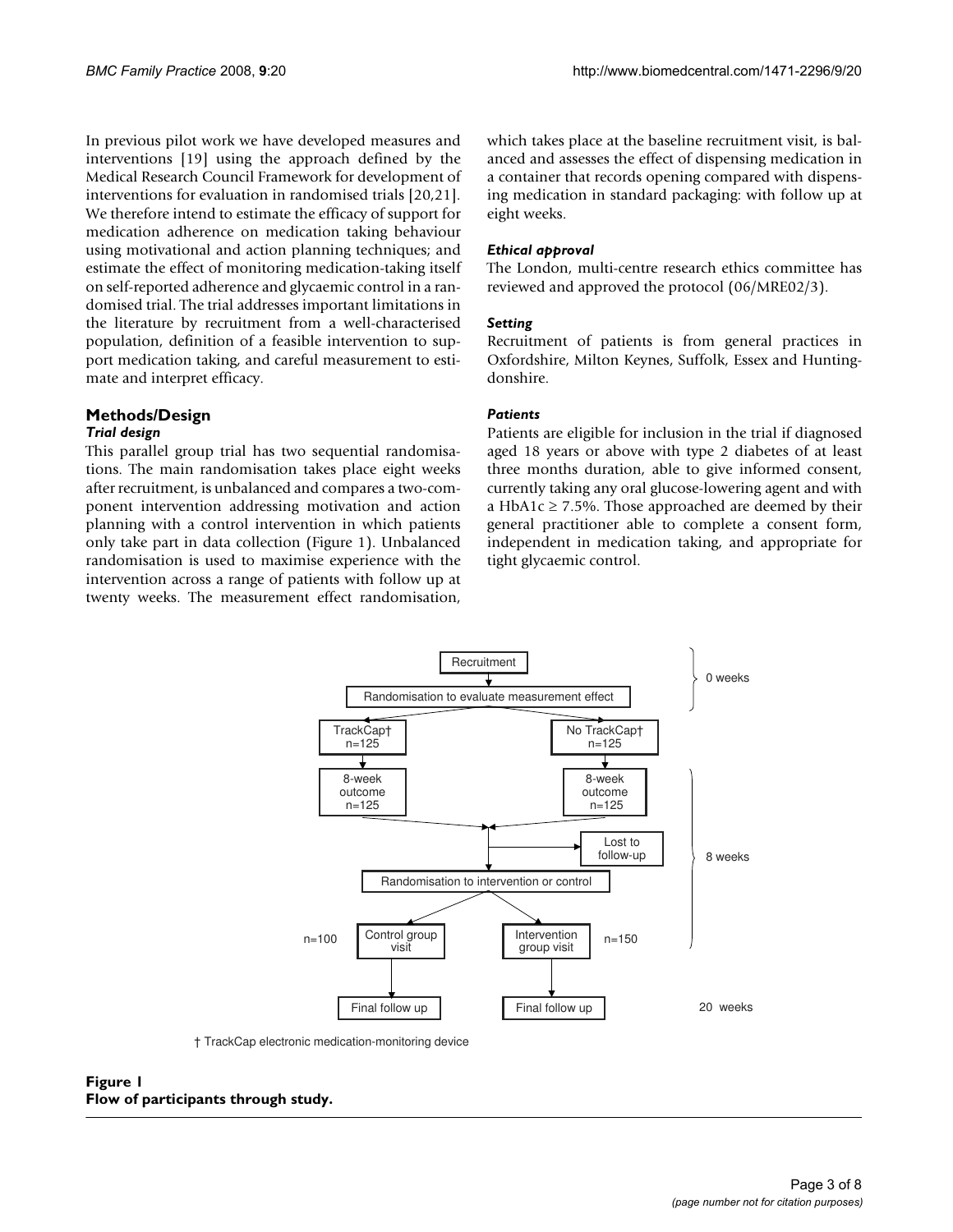#### *Intervention*

After an eight week period of initial observation, patients are allocated to either an intervention visit to support medication adherence, or to a control visit at which their current medication regimen is recorded.

The intervention was developed and piloted after a detailed study to identify beliefs held about diabetes [19]. The intervention visit is delivered by the practice nurse. In the first, motivational component of the intervention, the nurse elicits the patient's beliefs relevant to their intention to take medication regularly as prescribed based on the TPB. Nurses use scripts to guide the order and phrasing of questions that elicit individual beliefs about benefits and harms, views of important others and factors that may facilitate or inhibit taking medication regularly as prescribed. Positive beliefs are reinforced with provision of tailored information and problem solving is applied in relation to negative beliefs [16]. In the second, action planning component, the nurse asks the patient to write down the exact circumstances under which they will take their medication (using an "if.then" formulation to elicit where, when and how this will occur) [15]. In the control visit, delivered by the practice nurses, none of the above techniques are applied.

#### *Intervention fidelity*

Initial training is provided over one day for the practice nurses delivering the intervention, using a workshop approach with role-play led by a psychologist and intervention facilitators involved in quality assurance of intervention delivery. It includes explanation of the rationale for the intervention, use of a detailed manual providing information about the theoretical base and operationalisation of the different components, how to use the intervention to establish agreement with the prescription plan, and use of a 'script' to promote fidelity of intervention delivery. Assessment of audiotapes of intervention sessions is conducted to assess fidelity of delivery using standardised forms. Subsequently, coaching and feedback is provided to the nurses to optimise intervention delivery. Possible sources of bias in intervention delivery are addressed with the practice nurses throughout training and ongoing support. These include the need to avoid (i) delivering the intervention to control group patients, (ii) discussing the intervention techniques with other members of the primary care team and (iii) using intervention techniques not specified in the script.

#### *Measurement effect*

At the baseline visit patients are randomised to be dispensed their metformin tablets in a container with a lid that records the occurrence and timing of opening (Track-Cap, Aardex, Zurich, Switzerland), or to continue taking their medication in standard packaging as before the trial.

If participants are not taking metformin, another of their usual oral hypoglycaemic medication is dispensed in the electronic medication-monitoring device.

#### *Randomisation*

Randomisation of patients to assess intervention and baseline measurement effects is carried out independently of trial co-ordination and intervention by the trial statistician. A partial minimisation procedure is used to dynamically adjust randomisation probabilities to balance the baseline stratification variables. For measurement effect, randomisation at baseline includes practice, duration of diabetes, HbA1c result from the practice record and patient baseline measure of self-report adherence. For intervention, randomisation at eight weeks includes the baseline measurement-effect randomisation group allocation, and baseline HbA1c is included instead of the practice record. Staff receiving and downloading the data from the electronic medication-monitoring device are blind to allocation, as are laboratory staff measuring HbA1c.

#### *Study procedures*

#### *Baseline data collection and randomisation to electronic medication taking measurement*

Eligible patients registered with the practice are identified by the practice nurse. Baseline data from the notes is recorded by the practice nurse and anonymised to provide data from which to characterise the population from which participants were recruited. Eligible patients are sent a letter from the practice including study details, a questionnaire asking about basic demographics, medication regimen, self-reported medication adherence, and beliefs about taking diabetes medicines without missing a day (Table 1 and Table 2). If willing to help further, a phone call is made by the practice nurse to the patient to arrange a study appointment.

Willing patients attend a baseline recruitment consultation of 40 minutes with their practice nurse. In advance of the visit patients are allocated to be dispensed medication in the electronic medication-monitoring device or in standard packaging. Informed consent is obtained and additional clinical data collected. Blood tests are taken, and questionnaires completed. For those allocated to the electronic medication-monitoring device, its use is explained, and the practice dispenser or pharmacist dispenses the patient's usual prescription for metformin or alternative oral glucose lowering agent in the device. For those allocated to standard packaging, the practice dispenser or pharmacist dispenses medication in standard blister-packs. A follow-up visit is arranged in eight weeks and, in advance of the visit, the patient is randomised to be allocated to receive the intervention or control visit.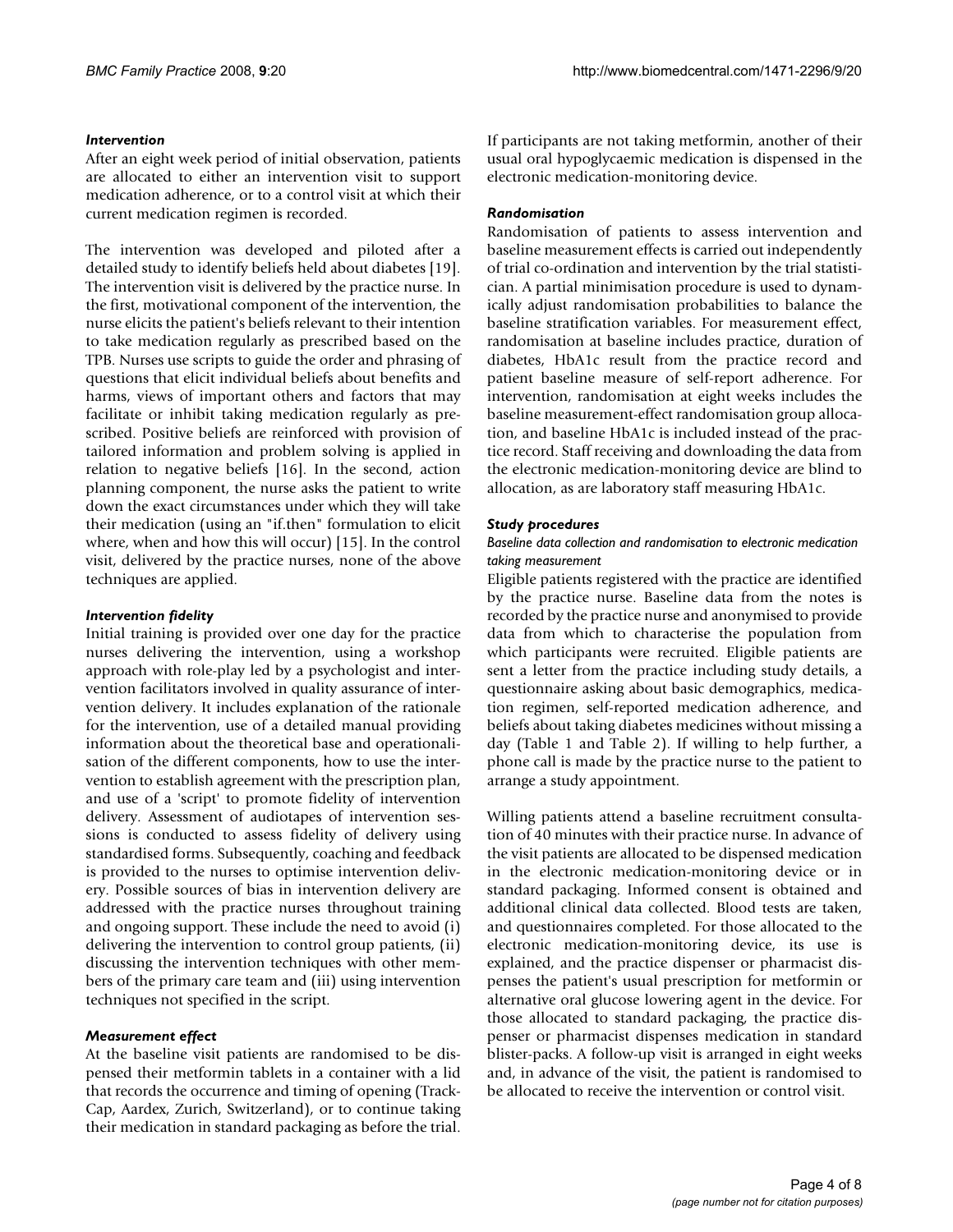#### **Table 1: Trial measures and timing**

|                                                       |                           |              |        |              | Baseline visit Before 8 week visit At 8 week visit After 8 week visit Final visit at 20-weeks |
|-------------------------------------------------------|---------------------------|--------------|--------|--------------|-----------------------------------------------------------------------------------------------|
| Basic demographics                                    | $\boldsymbol{\mathsf{x}}$ |              |        |              |                                                                                               |
| Medication                                            | $\boldsymbol{\mathsf{x}}$ |              | x      |              | x                                                                                             |
| Co-morbidity                                          | $\boldsymbol{\mathsf{x}}$ |              |        |              |                                                                                               |
| <b>Clinical measures</b>                              |                           |              |        |              |                                                                                               |
| Weight                                                | $\mathsf{x}$              |              |        |              | $\mathsf{x}$                                                                                  |
| Blood pressure                                        | $\mathsf{x}$              |              |        |              | $\mathsf{x}$                                                                                  |
| HbAIc (Central laboratory)                            | $\boldsymbol{\mathsf{x}}$ |              | x      |              | x                                                                                             |
| <b>Adherence</b>                                      |                           |              |        |              |                                                                                               |
| Electronic medication monitor for preceding<br>period |                           |              | x(50%) |              | $\boldsymbol{\mathsf{x}}$                                                                     |
| Self-report (MARS) Diabetes                           |                           | x            |        |              | x                                                                                             |
| Drug concentrations                                   |                           |              | x      |              | $\boldsymbol{\mathsf{x}}$                                                                     |
| Psychological                                         |                           |              |        |              |                                                                                               |
| TPB <sup>+</sup> Direct measures and intention        | $\mathsf{x}$              | $\mathsf{x}$ |        | $\mathsf{x}$ |                                                                                               |
| TPB <sup>+</sup> Indirect measures                    | $\mathsf{x}$              | x            |        | $\mathsf{x}$ |                                                                                               |
| Time and location of taking medicines                 |                           |              |        |              | $\pmb{\times}$                                                                                |
| Communication with practice nurse                     |                           |              |        |              | x                                                                                             |
| <b>Quality of Life</b>                                |                           |              |        |              |                                                                                               |
| Short-Form 12 <sup>+</sup>                            | $\mathsf{x}$              |              |        |              | $\boldsymbol{\mathsf{x}}$                                                                     |
| Diabetes Treatment Satisfaction Questionnaire         |                           |              |        |              | $\mathsf{x}$                                                                                  |
| Hypoglycaemia                                         |                           |              | x      |              | x                                                                                             |

‡ 12-Item short form Medical Outcomes Study health survey questionnaire.

† Theory of Planned Behaviour.

#### *Intervention and control visit*

Prior to the eight-week study visit patients are sent a questionnaire to be completed at home and returned to the coordinating centre in a sealed envelope by post. At the eight-week visit, patients allocated to the intervention take part in a 50 minutes interview with the practice nurse including the intervention and data collection. The control visit lasts approximately 20 minutes in which the data are collected. All patients at the eight week visit have blood samples taken and inquiry made about any possible adverse events including hypoglycaemia. A postal

questionnaire is completed one week after the eight week visit.

#### *Follow up to 20 weeks*

Final follow up for all patients at 20 weeks involves a visit to the practice nurse and includes a blood sample for measurement of HbA1c and drug concentrations, and a final questionnaire.

| Table 2: Theory of Planned Behaviour measures of belief and intention towards taking oral glucose-lowering medications |
|------------------------------------------------------------------------------------------------------------------------|
|------------------------------------------------------------------------------------------------------------------------|

| Variable name                          | Number of items <sup>†</sup> Sample question |                                                                                                                                          |
|----------------------------------------|----------------------------------------------|------------------------------------------------------------------------------------------------------------------------------------------|
| Direct attitude                        |                                              | It is beneficial for me to take my diabetes medicines without missing a day                                                              |
| Direct subjective norm (injunctive)    |                                              | Most people who are important to me think I should take my diabetes medicines<br>without missing a day                                   |
| Direct subjective norm (descriptive)   |                                              | If they were taking part in this study, most people who are important to me would<br>take their diabetes medicines without missing a day |
| Direct perceived behavioural control   |                                              | It is difficult for me to take my diabetes medicines without missing a day                                                               |
| Indirect attitude                      |                                              | If I were to take my diabetes medicines without missing a day, it would keep my<br>diabetes under control                                |
| Indirect subjective norm (injunctive)  |                                              | Members of my family or close relatives would approve of me taking my diabetes<br>medicines without missing a day                        |
| Indirect perceived behavioural control | 4                                            | Changes to my daily routine would make it more difficult for me to take my<br>diabetes medicines without missing a day                   |
| Intention                              |                                              | I intend to take my diabetes medicines without missing a day                                                                             |

 $\dagger$ Each measured on a 7-point scale from  $1 =$  strongly disagree to 7 = strongly agree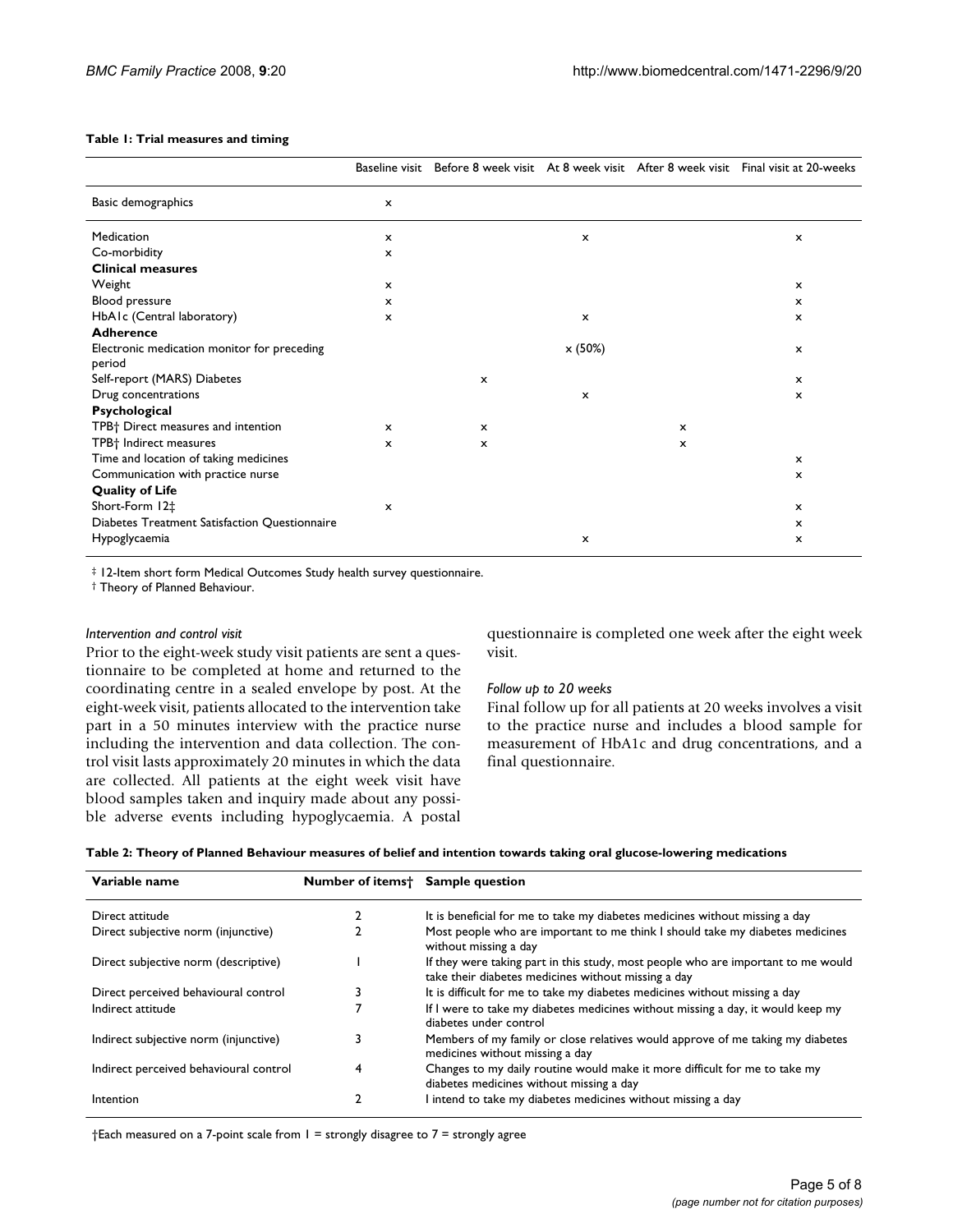#### *Measurement*

#### *Primary outcome for intervention trial*

The primary outcome for the intervention is the percentage of days on which the prescribed dose of main hypoglycaemic medication is taken as prescribed, measured with the TrackCap electronic medication monitor over a 12-week period from eight to twenty weeks.

#### *Primary outcome for measurement-effect trial*

The primary behavioural outcome for the measurement effect of the use of an electronic medication-monitoring device compared with standard packaging is change in self reported adherence measured with the Medication Adherence Report Schedule (MARS). The primary clinical outcome for the measurement effect is mean HbA1c at eight weeks.

#### *Secondary outcomes for intervention trial*

Secondary outcomes are HbA1c, well-being measured with the 12-item Short Form Medical Outcomes Study health survey questionnaire (Short Form-12) [22] and treatment satisfaction measured with the Diabetes Treatment Satisfaction Questionnaire (DTSQ) [23].

#### *Additional measures of medication adherence*

Other measures include serum drug concentrations and self-reported measures of medication adherence (MARS) [24], and dispensing records to complement electronic medication-monitoring. Drug concentrations will be collected to explore whether the electronic medication-monitoring device records of timing of doses relate to the presence of therapeutic concentrations at study visits.

#### *Psychological and process measures*

A questionnaire based on the Theory of Planned Behaviour is used to assess attitude, subjective norm, perceived behavioural control, and intention to take diabetes medicines without missing a day. The questionnaire also assesses perceived consequences of taking diabetes medication (behavioural beliefs); perceived views of significant others about taking diabetes medication (normative beliefs); perceived factors that make taking diabetes medication easier or difficult (control beliefs). These measures are based on our earlier pilot work [19].

We are using a measure to assess patients' ratings of communication with nurses (covering the ability to tell the nurse personal or troubling things and feeling understood) [25], and ask open-ended questions about when and where medications are usually taken. Tape recordings of consultations are used to assess fidelity of intervention delivery, using a-priori criteria. The intervention facilitators record adherence to techniques specified in the intervention script on standardised forms.

#### *Baseline measures to characterise participants*

Socio-demographic and clinical measures include measures of duration of diabetes, overall drug regimen and numbers of prescribed medication doses. For the purposes of characterising the eligible population and randomisation at baseline, the last practice-recorded HbA1c is also recorded.

#### *Sample size*

The trial is planned to follow-up 200 patients, providing 80% power at the 5% significance level to detect a difference in means between randomised groups of 5% (1.5 days per month difference) in the percentage of days on which the correct number of doses is taken. This was based on an estimate of the standard deviation of this measure of 13.5% in a pilot study for the trial conducted in 2001 in Newmarket, Cambridgeshire (personal communication Dr Simon Griffin). Assuming a follow-up rate of 85%, a maximum of 250 participants would need to be recruited.

For the measurement effect we can detect a difference of one point in the MARS self-reported adherence measure (a small to moderate effect size) [24], with 80% power and a two sided test at the 5% level with a conservative estimate of a 2.5% standard deviation. We will also detect a 0.5% difference in HbA1c at eight weeks with 80% power at the 5% level assuming a standard deviation of 1.25% for HbA1c.

### *Analysis*

#### *Intervention effect*

Analysis will be by intention-to-treat using multiple imputation for those with missing data by the method of Rubin [26]. This will be supported by a sensitivity analysis reporting all cases where the primary outcome is available and using optimistic and pessimistic scenarios with the imputed estimates for missing data [27]. The mean percentage of days on which the correct number of doses is taken will be compared between the groups allocated to intervention and control, using a non-parametric bootstrap method to derive the difference in means with a 95% confidence interval [28,29].

#### *Measurement effect*

The primary behavioural outcome for the assessment of measurement effect is self-reported adherence (MARS) at eight weeks compared between groups allocated to use of the medication monitor compared to those allocated to dispensing of medicines in standard packaging. The primary clinical outcome is HbA1c at 8-weeks compared between groups. In order to increase the precision of estimated intervention effects continuous measures will be analysed with adjustment for the baseline covariate prior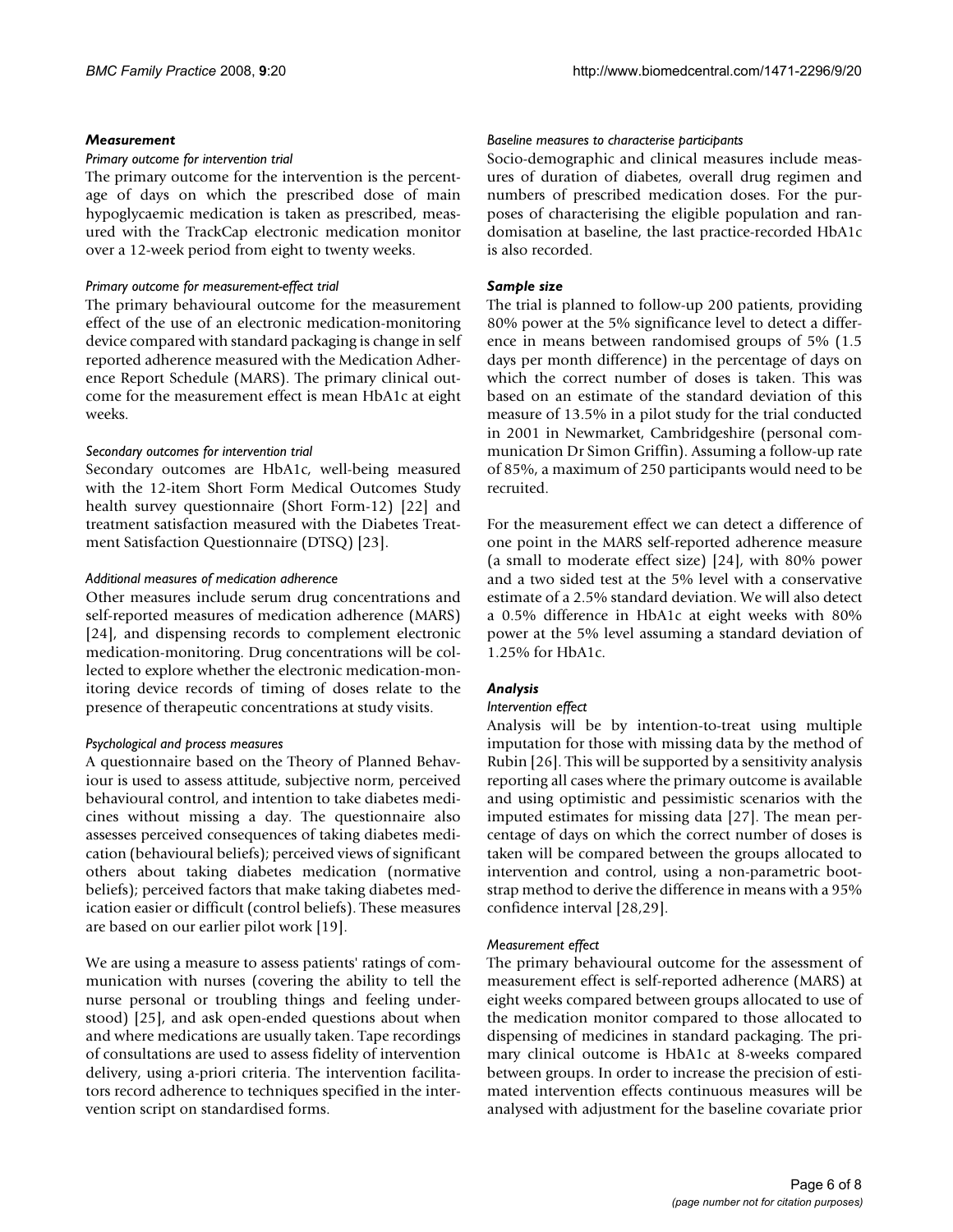to the first randomisation, if available, with missing baseline data included by the missing indicator method [27].

#### *Sub-group analyses*

Subgroup analyses will be carried out to explore the impact of number of medications, age, HbA1c, selfreported adherence at baseline and prior randomisation to the electronic medication-monitoring device on the intervention effect.

#### *Additional analyses*

We will assess the impact of the intervention on beliefs about taking diabetes medication, and test whether any observed change in medication adherence is mediated by the intervention's impact on beliefs. We will explore the potential role of nurse communication style as a moderator of effect. We will compare the differences between participating and non-participating patients.

#### **Discussion**

This trial is designed to estimate the efficacy of a two-component intervention targeting determinants of intentions and action planning as possible mediators of improved medication adherence. Measures and interventions have been developed using the approach defined by the Medical Research Council Framework for development of interventions for evaluation in randomised trials [20,21]. In addition to estimating efficacy the trial will provide information on psychological mechanisms of increasing medication adherence and assess the impact of trial measurement on outcomes.

We are conducting this trial in a well characterised primary care population. The training of nurses to deliver the intervention uses scripts and feedback from taped intervention sessions to maximise delivery as planned and consistent delivery across nurses and over time. We are able to test impact of the communication style of the practice nurse by examining the relationship between patient attitudes about communication and behavioural outcomes. We have optimised clear communication of the intervention through training and feedback to the nurses delivering the intervention.

This trial has been designed to address the weaknesses of previous work in the area of medication adherence. It approaches medication taking as a discrete behaviour and uses psychological theory and evidence in the design of intervention to address intentions and the step from intention to actions, and in measurement of the process. It will therefore be possible to explore the extent to which interventions that address these components of medication adherence might improve outcomes. Additional analyses will estimate the extent to which any observed effects of the intervention on behaviour are mediated by intention and action planning. The trial will explore the extent to which previous trials may have failed to show efficacy as a result of the kind of people who participate in such trials, and the kinds of measures of adherence used, including the impact of measurement itself on adherence and HbA1c.

This trial will provide one of the first evaluations of an intervention developed using psychological theory to support patients in adherence to diabetes medication. If the trial provides evidence of efficacy, it will add to the clinical approaches for medicines education currently in use.

If the two-component intervention shows evidence of efficacy, we propose to compare it with the action-planning only intervention in a future trial. Future research in this area will also need to incorporate detailed health economic assessments to assess cost-effectiveness. However, because of the large numbers of people with diabetes, even very small effects of an intervention on adherence offer potential for major public health gains.

#### **Competing interests**

The author(s) declare that they have no competing interests.

#### **Authors' contributions**

A-LK and AF led the grant-writing group. All authors were involved in the development and application of the protocol. The contributions of other members of the SAMS study team are gratefully acknowledged and listed above. AF is the guarantor of this paper.

#### **Funding**

This trial is supported by the Medical Research Council and through National Health Service R&D support funding.

#### *The SAMS Team*

*Writing group:* A Farmer, AT Prevost, W Hardeman, A Craven, S Sutton, S Griffin, A-L Kinmonth. *Coordinating Centre:* A Craven, J Oke, D White. *Trial Statistician:* AT Prevost. *Intervention Development:* A Farmer, W Hardeman, I Kellar, Y Kim, M Selwood, S Sutton. *Measures*: A Farmer, S Griffin, D Hughes, I Kellar, S Sutton. *Practices:* Suffolk; The Rookery Medical Centre Newmarket, Woolpit Health Centre; Huntingdonshire; Rainbow Surgery Ramsey, Ramsey Health Centre, The Surgery Papworth Everard, Spinney Surgery St. Ives, Eaton Socon Health Centre; Essex; John Tasker House Surgery Great Dunmow; Oxfordshire; Woodcote Surgery, Horse Fair Surgery Banbury, Islip Medical Practice; Milton Keynes; Parkside Medical Centre, Stantonbury Health Centre. *Pharmacies:* Lloyds Pharmacy Ramsey, Cox & Robinson Banbury; Yogi Pharmacy Great Dunmow; P & I Smith Bletchley, Cox & Robinson Bletch